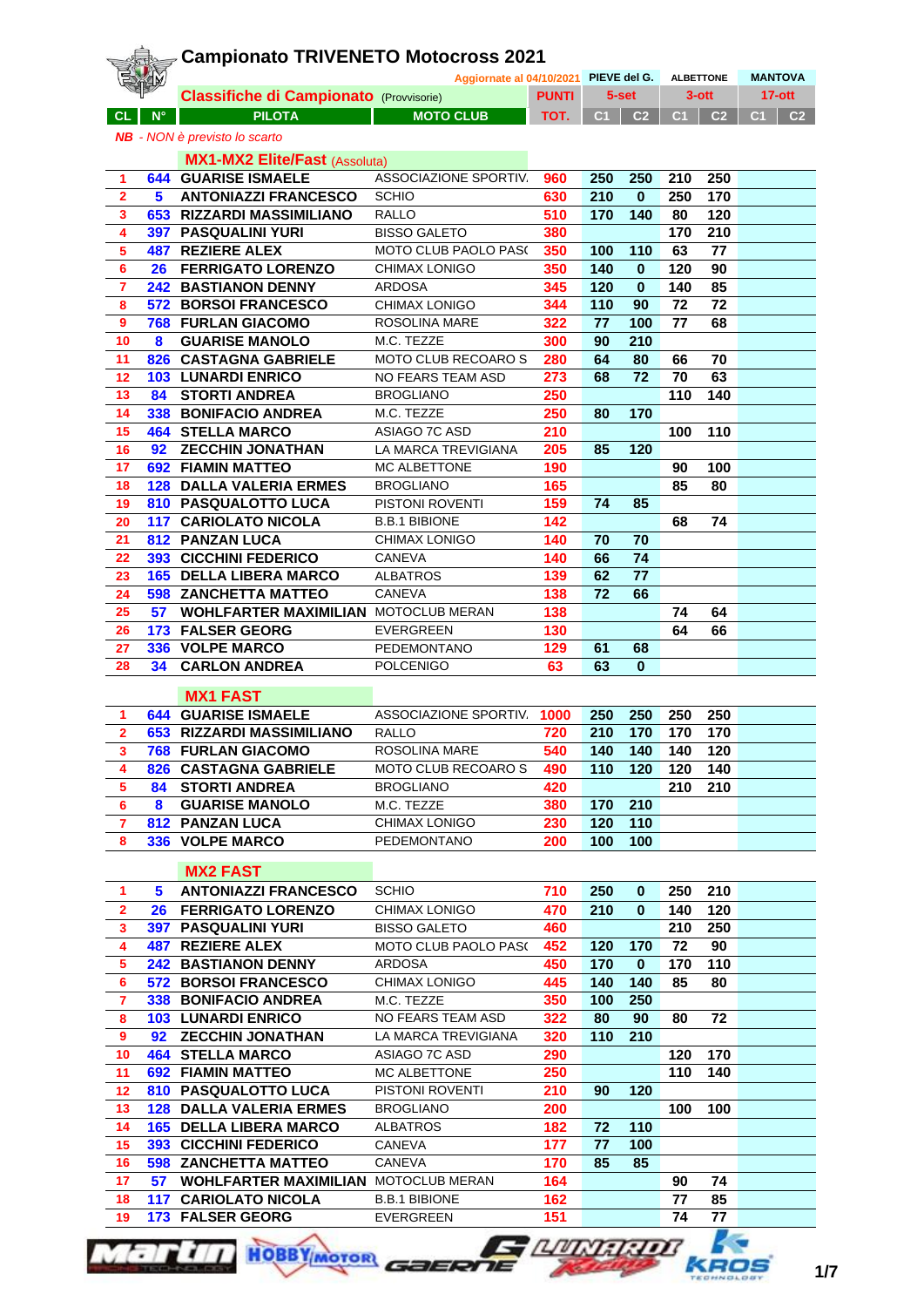|                         |                    | <b>Campionato TRIVENETO Motocross 2021</b>     |                           |              |              |                |          |                  |                                  |  |  |
|-------------------------|--------------------|------------------------------------------------|---------------------------|--------------|--------------|----------------|----------|------------------|----------------------------------|--|--|
|                         |                    | Aggiornate al 04/10/2021                       |                           |              | PIEVE del G. |                |          | <b>ALBETTONE</b> | <b>MANTOVA</b>                   |  |  |
|                         |                    | <b>Classifiche di Campionato (Provvisorie)</b> |                           | <b>PUNTI</b> |              | $5-set$        | $3$ -ott |                  | $17-$ ott                        |  |  |
| <b>CL</b>               | $\mathsf{N}^\circ$ | <b>PILOTA</b>                                  | <b>MOTO CLUB</b>          | TOT.         | C1           | C <sub>2</sub> | C1       | C <sub>2</sub>   | C <sub>1</sub><br>C <sub>2</sub> |  |  |
|                         |                    | <b>NB</b> - NON è previsto lo scarto           |                           |              |              |                |          |                  |                                  |  |  |
| 20                      | 34                 | <b>CARLON ANDREA</b>                           | <b>POLCENIGO</b>          | 74           | 74           | $\bf{0}$       |          |                  |                                  |  |  |
|                         |                    |                                                |                           |              |              |                |          |                  |                                  |  |  |
|                         |                    | <b>MX1 EXPERT</b>                              |                           |              |              |                |          |                  |                                  |  |  |
| 1                       |                    | 269 BUSO MATTIA                                | MC ALBETTONE              | 920          | 250          | 250            | 210      | 210              |                                  |  |  |
| $\overline{2}$          |                    | 325 RIZZARDO GABRIELE                          | <b>TRE PINI</b>           | 620          | 170          | 170            | 140      | 140              |                                  |  |  |
| 3                       | 54                 | <b>MELCHIORI MATTEO</b>                        | <b>TRE PINI</b>           | 580          | 140          | 210            | 120      | 110              |                                  |  |  |
| 4                       |                    | 706 AZZOLIN ATHOS ROBERTO FARA VICENTINO       |                           | 500          |              |                | 250      | 250              |                                  |  |  |
| 5                       |                    | <b>510 RIGOTTI LEONARDO</b>                    | PINO MEDEOT               | 430          | 100          | 100            | 110      | 120              |                                  |  |  |
| 6                       |                    | 754 CRETI' DAVIDE                              | CANEVA                    | 350          | 210          | 140            |          |                  |                                  |  |  |
| 7                       |                    | <b>454 CARRARA SIMONE</b>                      | MOTO CLUB CLES VALLI I    | 340          |              |                | 170      | 170              |                                  |  |  |
|                         | 48                 | <b>OLIANA FEDERICO</b>                         | MANZANO                   | 240          | 120          | 120            |          |                  |                                  |  |  |
|                         | 28                 | <b>DI BIAGGIO SIMONE</b>                       | PINO MEDEOT               | 220          | 110          | 110            |          |                  |                                  |  |  |
|                         |                    |                                                |                           |              |              |                |          |                  |                                  |  |  |
|                         |                    | <b>MX2 EXPERT</b>                              |                           |              |              |                |          |                  |                                  |  |  |
| 1                       | 64                 | <b>CELOTTO MARCO</b>                           | THE RIDERS FACTORY        | 760          | 250          | 250            | 140      | 120              |                                  |  |  |
| $\overline{\mathbf{2}}$ | 467                | <b>RIGHETTI ALESSIO</b>                        | NO FEARS TEAM ASD         | 750          | 210          | 210            | 120      | 210              |                                  |  |  |
| 3                       |                    | <b>182 PRIMOZIC AXEL</b>                       | CARSO                     | 650          | 170          | 140            | 170      | 170              |                                  |  |  |
| 4                       |                    | 636 DELLA VECCHIA MICHELE                      | <b>GAERNE</b>             | 530          | 110          | 100            | 210      | 110              |                                  |  |  |
| 5                       |                    | 256 RIGHETTI NICOLA                            | NO FEARS TEAM ASD         | 505          | 140          | 170            | 110      | 85               |                                  |  |  |
| 6                       |                    | <b>855 RAMON DANIELE</b>                       | 2 VILLE AMICI DELLA MOT   | 500          |              |                | 250      | 250              |                                  |  |  |
| $\overline{\mathbf{r}}$ | 72                 | <b>MAGATON FILIPPO</b>                         | <b>GAERNE</b>             | 410          | 100          | 120            | 90       | 100              |                                  |  |  |
| 8                       | 211                | <b>MERAZZI MARCO</b>                           | TRE PINI                  | 364          | 120          | 90             | 74       | 80               |                                  |  |  |
| 9                       | 641                | <b>ARNOLDO THOMAS</b>                          | EVERGREEN                 | 348          | 68           | 110            | 80       | 90               |                                  |  |  |
| 10                      | 99                 | <b>COLLINO DAVIDE</b>                          | <b>TAGLIAMENTO</b>        | 305          | 80           | 74             | 77       | 74               |                                  |  |  |
| 11                      |                    | 819 MERAZZI ANDREA                             | TRE PINI                  | 286          | 72           | 72             | 72       | 70               |                                  |  |  |
| 12                      |                    | <b>751 BABUIN ENRICO</b>                       | <b>B.B.1 BIBIONE</b>      | 240          |              |                | 100      | 140              |                                  |  |  |
| 13                      |                    | <b>107 DI MAIO FILIPPO</b>                     | ASSOCIAZIONE SPORTIV.     | 232          | 70           | $\bf{0}$       | 85       | 77               |                                  |  |  |
| 14                      | 44                 | <b>BETTIN MIKE</b>                             | <b>B.B.1 BIBIONE</b>      | 226          | 74           | 80             | $\bf{0}$ | 72               |                                  |  |  |
| 15                      |                    | <b>301 TAGLIAMENTO LUCA</b>                    | CANEVA                    | 175          | 90           | 85             |          |                  |                                  |  |  |
| 16                      |                    | <b>142 PAGANINI LUCA</b>                       | <b>GAERNE</b>             | 162          | 85           | 77             |          |                  |                                  |  |  |
| 17                      | 717                | <b>CAROLLO ALEX</b>                            | M.P.R. TEAM ASSOCIAZIC    | 147          | 77           | 70             |          |                  |                                  |  |  |
|                         |                    |                                                |                           |              |              |                |          |                  |                                  |  |  |
|                         |                    | <b>MX1 RIDER</b>                               |                           |              |              |                |          |                  |                                  |  |  |
| 1                       |                    | <b>761 CECCHIN LUCA</b>                        | M.C. TEZZE                | 1000         |              | 250 250        | 250      | 250              |                                  |  |  |
| $\mathbf{2}$            |                    | 921 ROMANO GIOVANNI                            | FERLU RACING A.S.D.       | 660          | 140          | 140            | 210      | 170              |                                  |  |  |
| 3                       |                    | <b>518 BERTELLI RICCARDO</b>                   | <b>TEAM CROSS MARIGO</b>  | 570          | 120          | 170            | 140      | 140              |                                  |  |  |
| 4                       |                    | <b>625 MACRI' GIUSEPPE</b>                     | ROMANS                    | 530          | 170          | 120            | 120      | 120              |                                  |  |  |
| 5                       |                    | 779 VANZETTO FRANCESCO                         | SPEEDY                    | 440          | 110          | 110            | 110      | 110              |                                  |  |  |
| 6                       | 29                 | <b>ROSSI MATTEO</b>                            | FERLU RACING A.S.D.       | 420          | 210          | 210            |          |                  |                                  |  |  |
| 7                       |                    | 661 PIAGNO MARCO                               | <b>B.B.1 BIBIONE</b>      | 380          | $\mathbf 0$  | $\mathbf{0}$   | 170      | 210              |                                  |  |  |
|                         |                    |                                                |                           |              |              |                |          |                  |                                  |  |  |
|                         |                    | <b>MX2 RIDER</b>                               |                           |              |              |                |          |                  |                                  |  |  |
| 1                       |                    | <b>721 TESSARO EMANUELE</b>                    | TRE PINI                  | 920          | 250          | 210            | 250      | 210              |                                  |  |  |
| $\mathbf{2}$            |                    | <b>244 DI SALVATORE RAFFAELE</b>               | M.C. TEZZE                | 750          | 120          | 170            | 210      | 250              |                                  |  |  |
| 3                       |                    | <b>311 MORESSA MATTIA</b>                      | <b>GAERNE</b>             | 710          | 210          | 250            | 110      | 140              |                                  |  |  |
| 4                       |                    | 947 ZATTONI DEVIS                              | RALLO                     | 570          | 170          | 140            | 140      | 120              |                                  |  |  |
| 5                       |                    | <b>184 GARBIN LUCA</b>                         | TRE PINI                  | 530          | 90           | 100            | 170      | 170              |                                  |  |  |
| 6                       | 251                | <b>MENEGHELLO JACOPO</b>                       | <b>SCHIO</b>              | 450          | 140          | 80             | 120      | 110              |                                  |  |  |
| $\overline{7}$          |                    | <b>507 REDUCE SEBASTIANO</b>                   | <b>GAERNE</b>             | 400          | 100          | 110            | 100      | 90               |                                  |  |  |
| 8                       |                    | 990 PRADAL DIEGO                               | WALLABY TEX               | 347          | 85           | 72             | 90       | 100              |                                  |  |  |
| 9                       |                    | <b>321 CONTE FRANCESCO</b>                     | CA` BIANCA S.S.D. A R. L. | 314          | 80           | 77             | 80       | 77               |                                  |  |  |
| 10                      |                    | <b>483 BOLZONELLO NATHAN</b>                   | MOTO CLUB PAOLO PAS(      | 314          | 70           | 85             | 85       | 74               |                                  |  |  |
| 11                      |                    | <b>302 ASTE FRANCESCO</b>                      | MANZANO                   | 308          | 66           | 90             | 72       | 80               |                                  |  |  |
| 12                      |                    | <b>104 REDUCE ALESSANDRO</b>                   | CANEVA                    | 304          | 77           | 68             | 74       | 85               |                                  |  |  |
| 13                      |                    | <b>587 RIGHI RICCARDO</b>                      | BL RACING ASD             | 230          | 110          | 120            |          |                  |                                  |  |  |
| 14                      | 18                 | <b>FALZIN SIRO</b>                             | THE RIDERS FACTORY        | 225          | 74           | 74             | 77       | 0                |                                  |  |  |
| 15                      | 91                 | <b>ZARANTONELLO NICOLO'</b>                    | LUNARDI                   | 142          | 72           | 70             |          |                  |                                  |  |  |
| 16                      | 85 -               | <b>BASSO THOMAS</b>                            | <b>FANNA</b>              | 134          | 68           | 66             |          |                  |                                  |  |  |
|                         |                    |                                                |                           |              |              |                |          |                  |                                  |  |  |

 **MX1 CHALLENGE**

**705 GARAVELLO MICHAEL** TEAM CROSS MARIGO **1000 250 250 250 250**

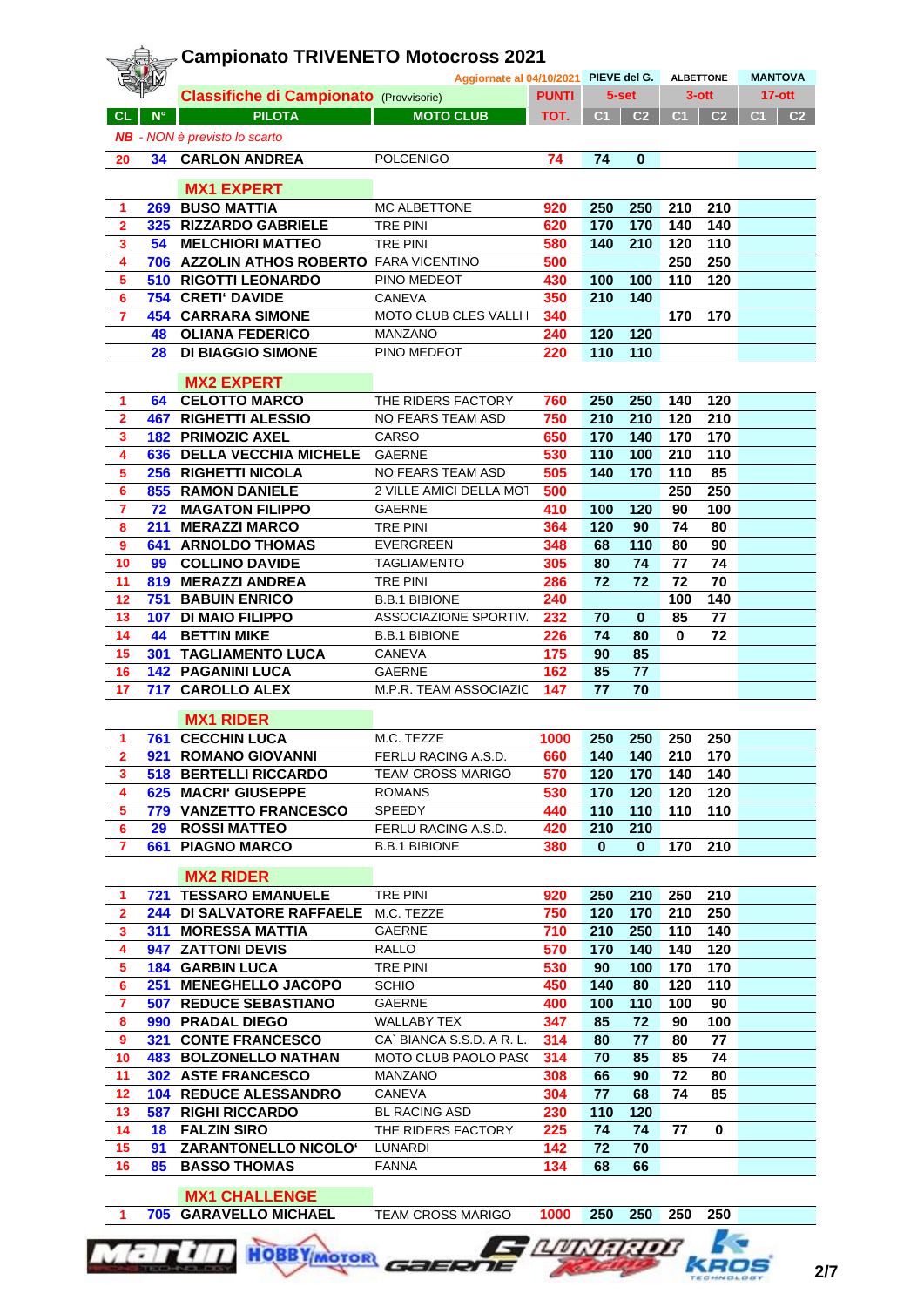|                         |             | <b>Campionato TRIVENETO Motocross 2021</b>      |                                       |              |                |                |                |                  |                                  |
|-------------------------|-------------|-------------------------------------------------|---------------------------------------|--------------|----------------|----------------|----------------|------------------|----------------------------------|
|                         |             |                                                 | Aggiornate al 04/10/2021 PIEVE del G. |              |                |                |                | <b>ALBETTONE</b> | <b>MANTOVA</b>                   |
|                         |             | <b>Classifiche di Campionato (Provvisorie)</b>  |                                       | <b>PUNTI</b> |                | 5-set          |                | $3$ -ott         | $17-ott$                         |
| <b>CL</b>               | $N^{\circ}$ | <b>PILOTA</b>                                   | <b>MOTO CLUB</b>                      | TOT.         | C <sub>1</sub> | C <sub>2</sub> | C <sub>1</sub> | C <sub>2</sub>   | C <sub>1</sub><br>C <sub>2</sub> |
|                         |             | <b>NB</b> - NON è previsto lo scarto            |                                       |              |                |                |                |                  |                                  |
|                         |             | 729 CORTESE ALBERTO                             | <b>ARDOSA</b>                         | 690          | 140            | 170            | 170            | 210              |                                  |
| $\mathbf{2}$<br>3       |             | 284 ZAMBON MARCO                                | <b>BROGLIANO</b>                      | 620          | 170            | 100            | 210            | 140              |                                  |
| 4                       |             | <b>505 DAL CERO CHRISTIAN</b>                   | <b>BISSO GALETO</b>                   | 530          | 110            | 110            | 140            | 170              |                                  |
| 5                       |             | 196 ZILIO ALEX                                  | <b>GAERNE</b>                         | 430          | 90             | 120            | 110            | 110              |                                  |
| 6                       |             | 530 ZANROSSO MICHAEL                            | <b>B.B.1 BIBIONE</b>                  | 420          | 210            | 210            |                |                  |                                  |
| 7                       |             | 929 LOZAR IZTOK                                 | PINO MEDEOT                           | 347          | 77             | 80             | 100            | 90               |                                  |
| 8                       | 98          | <b>BAZZANI GABRIELE</b>                         | <b>VOLANO</b>                         | 264          | 74             | $\bf{0}$       | 90             | 100              |                                  |
| 9                       |             | <b>868 TREVISAN RICCARDO</b>                    | <b>WALLABY TEX</b>                    | 240          |                |                | 120            | 120              |                                  |
| 10                      |             | 535 BERTI MANUELE                               | <b>B.B.1 BIBIONE</b>                  | 240          | 100            | 140            |                |                  |                                  |
| 11                      |             | 356 LESSIO LORIS                                | CANEVA                                | 210          | 120            | 90             |                |                  |                                  |
| 12                      |             | <b>12 MARIN CHRISTIAN</b>                       | <b>TRE PINI</b>                       | 170          | 85             | 85             |                |                  |                                  |
| 13                      |             | <b>425 DE LUCCA LEONARDO</b>                    | <b>BANNIA</b>                         | 157          | 80             | 77             |                |                  |                                  |
| 14                      |             | <b>162 ZANATTA MICHAEL</b>                      | <b>TRE PINI</b>                       | 146          | 72             | 74             |                |                  |                                  |
|                         |             |                                                 |                                       |              |                |                |                |                  |                                  |
|                         |             | <b>MX2 CHALLENGE</b>                            |                                       |              |                |                |                |                  |                                  |
| 1                       |             | 703 MASSIGNANI URIEL CHRISTIMOTO CLUB RECOARO S |                                       | 720          | 170            | 170            | 170            | 210              |                                  |
| $\overline{\mathbf{2}}$ |             | <b>540 PADOVAN RICCARDO</b>                     | <b>MXONE</b>                          | 698          | 140            | 58             | 250            | 250              |                                  |
| 3                       |             | 79 PIAZZA GIANMARCO                             | <b>TRE PINI</b>                       | 600          | 250            | 120            | 120            | 110              |                                  |
| 4                       |             | <b>315 CERIANI LEONARDO</b>                     | NO FEARS TEAM ASD                     | 550          | 90             | 110            | 210            | 140              |                                  |
| 5                       |             | <b>593 ZANCHIN FILIPPO</b>                      | LUNARDI                               | 492          | 120            | 210            | 77             | 85               |                                  |
| 6                       |             | <b>576 CORRADIN MATTIA</b>                      | <b>B.B.1 BIBIONE</b>                  | 465          | 70             | 85             | 140            | 170              |                                  |
| 7                       |             | 377 SARETTA GIOVANNI                            | <b>ARDOSA</b>                         | 350          | 210            | 140            |                |                  |                                  |
| 8                       |             | <b>724 BARATTIN MATTEO</b>                      | CANEVA                                | 335          | 85             | 250            |                |                  |                                  |
| $\boldsymbol{9}$        |             | <b>159 POSENATO ANDREA</b>                      | <b>BROGLIANO</b>                      | 296          | 63             | 63             | 80             | 90               |                                  |
| 10                      |             | 928 SPIAZZI LEONARDO                            | <b>MOTO GI3 ASD</b>                   | 293          | 68             | 74             | 74             | 77               |                                  |
| 11                      |             | <b>851 PROSDOCIMI GIANLUCA</b>                  | <b>MONTELLO</b>                       | 291          | 80             | 77             | 62             | 72               |                                  |
| 12                      |             | <b>725 CONTE GABRIEL</b>                        | <b>MXONE</b>                          | 274          | 62             | 68             | 70             | 74               |                                  |
| 13                      |             | <b>139 GECCHELE IVAN</b>                        | ASSOCIAZIONE SPORTIV.                 | 270          | 66             | 70             | 64             | 70               |                                  |
| 14                      |             | <b>197 LOVAT NICHOLAS</b>                       | <b>PERGINE</b>                        | 269          | 61             | 72             | 68             | 68               |                                  |
| 15                      |             | 815 DE MEDA ALESSANDRO                          | LE GIARE                              | 254          | 74             | $\mathbf{0}$   | 100            | 80               |                                  |
| 16                      | 56          | <b>MAROLA DAVIDE</b>                            | LA FAVORITA SAREGO                    | 246          | 58             | 62             | 60             | 66               |                                  |
| 17                      |             | <b>388 CANETTI ALEX</b>                         | <b>TRE PINI</b>                       | 242          | 77             | 80             | 85             | $\bf{0}$         |                                  |
| 18                      |             | 925 PILUDU ALESSANDRO                           | <b>WALLABY TEX</b>                    | 231          | 51             | 55             | 63             | 62               |                                  |
| 19                      |             | <b>737 TOMASELLA ANDREA</b>                     | <b>WALLABY TEX</b>                    | 220          | 110            | $\bf{0}$       | 110            | $\bf{0}$         |                                  |
| 20                      |             | 236 ROSSETTO ELIA                               | LUNARDI                               | 219          | 46             | 51             | 59             | 63               |                                  |
| 21                      |             | <b>601 SANTI PETER</b>                          | TRIAL TEAM SUEDTIROL                  | 210          |                |                | 90             | 120              |                                  |
| 22                      |             | <b>590 SANTOIEMMA NICOLA</b>                    | CANEVA                                | 200          | 100            | 100            |                |                  |                                  |
| 23                      |             | 396 CECCHIN GIULIO                              | M.C. TEZZE                            | 182          | 59             | 66             | 57             | $\mathbf 0$      |                                  |
| 24                      |             | 502 BORTOLAMIOL LORENZO                         | <b>WALLABY TEX</b>                    | 177          | 64             | 47             | 66             | $\mathbf 0$      |                                  |
| 25                      |             | <b>145 BORDON NICOLA</b>                        | TRE PINI                              | 172          |                |                | 72             | 100              |                                  |
| 26                      |             | <b>430 MARCON ALESSANDRO</b>                    | ASSOCIAZIONE SPORTIV.                 | 162          | 72             | 90             |                |                  |                                  |
| 27                      |             | <b>132 TSCHOLL TOBIAS</b>                       | <b>MOTO AUTO CLUB BRIXE</b>           | 125          |                |                | 61             | 64               |                                  |
| 28                      |             | <b>429 FONTANIVE MIRKO</b>                      | <b>BL RACING ASD</b>                  | 121          | 57             | 64             |                |                  |                                  |
| 29                      |             | 297 BERNARDI DANIELE                            | CANEVA                                | 120          | 60             | 60             |                |                  |                                  |
| 30                      |             | 93 FACCIN GIACOMO                               | <b>MOTO GI3 ASD</b>                   | 119          |                |                | 58             | 61               |                                  |
| 31                      |             | <b>547 FRANZOLIN SIMONE</b>                     | <b>PERGINE</b>                        | 115          | 54             | 61             |                |                  |                                  |
| 32                      |             | <b>511 BORTIGNON MARCO</b>                      | <b>ARDOSA</b>                         | 115          | 56             | 59             |                |                  |                                  |
| 33                      |             | <b>433 ZARPELLON FEDERICO</b>                   | <b>SCHIO</b>                          | 109          | 55             | 54             |                |                  |                                  |
| 34                      |             | <b>481 PIOTTO FILIPPO</b>                       | <b>ARDOSA</b>                         | 109          | 53             | 56             |                |                  |                                  |
| 35                      |             | <b>493 PRETTO GIACOMO</b>                       | <b>B.B.1 BIBIONE</b>                  | 106          | 49             | 57             |                |                  |                                  |
| 36                      |             | 939 REDUCE ANDREA                               | <b>GAERNE</b>                         | 100          | 48             | 52             |                |                  |                                  |
| 37                      |             | <b>175 ZANUTTO DIEGO</b>                        | PRADEGAI                              | 98           | 52             | 46             |                |                  |                                  |
| 38                      |             | <b>786 MASIER MICHELE</b>                       | CANEVA                                | 98           | 50             | 48             |                |                  |                                  |
| 39                      |             | <b>796 MACCARI SIMONE</b>                       | PRADEGAI                              | 98           | 45             | 53             |                |                  |                                  |
| 40                      |             | 797 SLONGO DAVIDE                               | ARSIE`                                | 97           | 47             | 50             |                |                  |                                  |
| 41                      |             | <b>367 ALTAN MATTIA</b>                         | <b>B.B.1 BIBIONE</b>                  | 93           | 44             | 49             |                |                  |                                  |
| 42                      |             | <b>450 FAVARETTO SIMONE</b>                     | PISTONI ROVENTI                       | $\mathbf 0$  |                |                | $\mathbf 0$    | 0                |                                  |

 **OPEN MASTER**

**55 LANTSCHNER NORBERT** EVERGREEN **960 250 250 210 250**

**E AURISCIDE** 

**HOBBY** MOTOR GOERIE



**K** 

KROS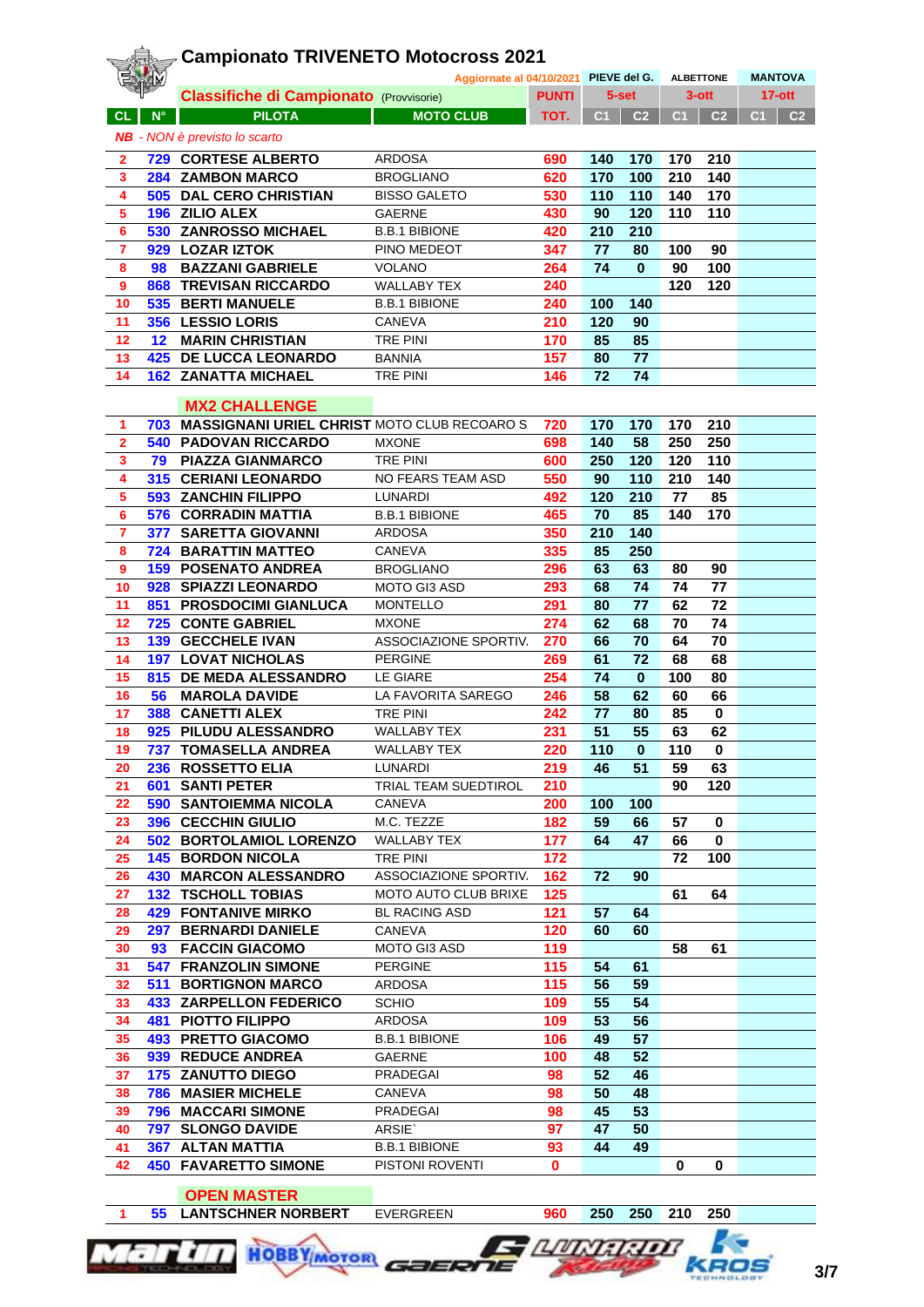|                         |                 | <b>Campionato TRIVENETO Motocross 2021</b>     |                                       |              |                |                |     |                  |                                  |
|-------------------------|-----------------|------------------------------------------------|---------------------------------------|--------------|----------------|----------------|-----|------------------|----------------------------------|
|                         |                 |                                                | Aggiornate al 04/10/2021 PIEVE del G. |              |                |                |     | <b>ALBETTONE</b> | <b>MANTOVA</b>                   |
|                         |                 | <b>Classifiche di Campionato (Provvisorie)</b> |                                       | <b>PUNTI</b> |                | 5-set          |     | $3$ -ott         | $17-ott$                         |
| <b>CL</b>               | $N^{\circ}$     | <b>PILOTA</b>                                  | <b>MOTO CLUB</b>                      | TOT.         | C <sub>1</sub> | C <sub>2</sub> | C1  | C <sub>2</sub>   | C <sub>1</sub><br>C <sub>2</sub> |
|                         |                 | <b>NB</b> - NON è previsto lo scarto           |                                       |              |                |                |     |                  |                                  |
| $\overline{2}$          |                 | 209 QUERIN LIVIO                               | PEDEMONTANO                           | 670          | 210            | 210            | 250 | 0                |                                  |
| $\mathbf{3}$            |                 | <b>631 GASPARINI LORIS</b>                     | <b>FARA VICENTINO</b>                 | 610          | 100            | 170            | 170 | 170              |                                  |
| 4                       |                 | <b>478 REZIERE DOMENICO</b>                    | <b>MOTO CLUB PAOLO PAS(</b>           | 485          | 170            | 120            | 85  | 110              |                                  |
| 5                       |                 | <b>148 TOFFALI DAMIANO</b>                     | MOTOCROSS BOVOLONE                    | 460          | 120            | 110            | 90  | 140              |                                  |
| 6                       |                 | <b>380 CANETTI EMANUELE</b>                    | <b>TRE PINI</b>                       | 440          | 140            | 100            | 110 | 90               |                                  |
| $\overline{\mathbf{r}}$ |                 | 600 ZECCHIN MAURIZIO                           | LA MARCA TREVIGIANA                   | 382          | 77             | 140            | 80  | 85               |                                  |
| 8                       |                 | <b>610 TURITTO ROBERTO</b>                     | ANEIP OLOS                            | 376          | 110            | 66             | 100 | 100              |                                  |
| 9                       | 60 -            | <b>GUERRA GIUSEPPE</b>                         | <b>MONSELICE</b>                      | 350          |                |                | 140 | 210              |                                  |
| 10                      |                 | <b>517 REGINATO RENATO</b>                     | <b>GAERNE</b>                         | 330          | 90             | 90             | 70  | 80               |                                  |
| 11                      | 67              | <b>SOSSAI MAURIZIO</b>                         | <b>MONTELLO</b>                       | 306          | 85             | 77             | 72  | 72               |                                  |
| 12                      | 23              | <b>AGOSTINI CLAUDIO</b>                        | ASSOCIAZIONE SPORTIV.                 | 302          | 68             | 80             | 77  | 77               |                                  |
| 13                      |                 | 202 BENVEGNU' MARINO                           | PINO MEDEOT                           | 286          | 74             | 70             | 68  | 74               |                                  |
| 14                      |                 | 665 SIGNORIN MASSIMO                           | <b>BROGLIANO</b>                      | 240          |                |                | 120 | 120              |                                  |
| 15                      | 32 <sup>°</sup> | <b>BISINELLA RENZO</b>                         | <b>B.B.1 BIBIONE</b>                  | 207          | 72             | 72             | 63  | $\bf{0}$         |                                  |
| 16                      |                 | <b>716 TRAMONTIN UGO</b>                       | <b>CANEVA</b>                         | 165          | 80             | 85             |     |                  |                                  |
| 17                      |                 | <b>588 ZANARDO TIZIANO</b>                     | MOTO CLUB PAOLO PAS(                  | 138          | 70             | 68             |     |                  |                                  |
| 18                      |                 | <b>500 RIGOTTI DIEGO</b>                       | PINO MEDEOT                           | 138          | $\bf{0}$       | 74             | 64  | 0                |                                  |
| 19                      |                 | <b>426 FALSER HUBERT</b>                       | <b>EVERGREEN</b>                      | 136          |                |                | 66  | 70               |                                  |
| 20                      |                 | <b>643 REBULI FRANCO</b>                       | MOTO CLUB PAOLO PAS(                  | 74           |                |                | 74  | 0                |                                  |
|                         |                 |                                                |                                       |              |                |                |     |                  |                                  |
|                         |                 | <b>OPEN SUPERVETERAN</b>                       |                                       |              |                |                |     |                  |                                  |
| 1                       |                 | <b>201 COLLODEL MASSIMILIANO</b>               | COLLALTO                              | 880          | 250            | 250            | 170 | 210              |                                  |
| $\overline{\mathbf{2}}$ | 164             | <b>MATTIUZ PAOLO</b>                           | PEDEMONTANO                           | 620          | 170            | 210            | 120 | 120              |                                  |
| 3                       | 35 <sub>2</sub> | <b>TOSETTO MICHELE</b>                         | <b>BISSO GALETO</b>                   | 500          |                |                | 250 | 250              |                                  |
| 4                       |                 | 568 ZANROSSO CORRADO                           | <b>B.B.1 BIBIONE</b>                  | 467          | 120            | 170            | 77  | 100              |                                  |
| 5                       | 823             | <b>NIEDERMAIR MARTIN</b>                       | <b>EGNA NEUMARKT</b>                  | 460          | 210            | 140            | 110 | $\bf{0}$         |                                  |
| 6                       |                 | 160 MIAZZI UGO                                 | DEL MONTAGNANESE                      | 440          | 110            | 120            | 100 | 110              |                                  |
| $\overline{\mathbf{7}}$ | 70              | <b>FERRO ENRICO</b>                            | <b>WALLABY TEX</b>                    | 435          | 140            | 70             | 85  | 140              |                                  |
| 8                       |                 | <b>405 BATTISTELLA CLAUDIO</b>                 | <b>ROMANS</b>                         | 344          | 90             | 100            | 74  | 80               |                                  |
| $\bf{9}$                | 90              | <b>CESTARO GIOVANNI PAOLCSCHIO</b>             |                                       | 310          |                |                | 140 | 170              |                                  |
| 10                      |                 | <b>199 PEDRIALI MARCO</b>                      | <b>MOUSE</b>                          | 294          | 85             | 77             | 64  | 68               |                                  |
| 11                      |                 | <b>353 MIOR EMANUELE</b>                       | <b>ALBATROS</b>                       | 292          | 74             | 80             | 66  | 72               |                                  |
| 12                      | 161             | <b>PESSOT PIERFRANCESCO</b>                    | CANEVA                                | 284          | 72             | 68             | 70  | 74               |                                  |
| 13                      |                 | <b>86 POLGA MASSIMILIANO</b>                   | FERLU RACING A.S.D.                   | 210          | 100            | 110            |     |                  |                                  |
| 14                      | 74              | <b>FLAMINIO RUDI</b>                           | <b>BROGLIANO</b>                      | 210          |                |                | 210 | 0                |                                  |
| 15                      |                 | <b>152 BOLZONELLA MICHELE</b>                  | ASSOCIAZIONE SPORTIV.                 | 180          |                |                | 90  | 90               |                                  |
| 16                      | 657             | <b>PRETTO AUGUSTO</b>                          | <b>B.B.1 BIBIONE</b>                  | 170          | 80             | 90             |     |                  |                                  |
| 17                      |                 | 178 GAGGIO ALESSANDRO                          | <b>SPINEA</b>                         | 165          |                |                | 80  | 85               |                                  |
| 18                      |                 | 993 SABADINI CRISTIAN                          | ASSOCIAZIONE SPORTIV.                 | 162          | 77             | 85             |     |                  |                                  |
| 19                      |                 | <b>166 GAMBA MAURO</b>                         | STRIKER TEAM MX                       | 145          |                |                | 68  | 77               |                                  |
| 20                      |                 | <b>183 FILIPPIN PIETRO</b>                     | <b>FARA VICENTINO</b>                 | 144          | 70             | 74             |     |                  |                                  |
| 21                      |                 | 939 REDUCE ANDREA                              | GAERNE                                | 142          |                |                | 72  | 70               |                                  |
| 22                      |                 | <b>740 GIGLIOTTI VALTER</b>                    | CANEVA                                | 140          | 68             | 72             |     |                  |                                  |
| 23                      |                 | <b>669 CALCAGNI LORENO</b>                     | <b>SPINEA</b>                         | 129          |                |                | 63  | 66               |                                  |
| 24                      |                 | 986 VENZA ALBERTO                              | ASSOCIAZIONE SPORTIV.                 | 0            | $\bf{0}$       | $\bf{0}$       |     |                  |                                  |
|                         |                 |                                                |                                       |              |                |                |     |                  |                                  |
|                         |                 | <b>OPEN VETERAN</b>                            |                                       |              |                |                |     |                  |                                  |
| $\mathbf{1}$            |                 | <b>539 LUNARDI ALBERTO</b>                     | LUNARDI                               | 800          | 250            | 170            | 210 | 170              |                                  |
| $\overline{\mathbf{2}}$ |                 | <b>432 MESSINA ANDREA</b>                      | MC ALBETTONE                          | 650          | 120            | 110            | 170 | 250              |                                  |
| 3                       | 82              | <b>FRANZOI MARIO</b>                           | <b>RONCONE</b>                        | 500          | 140            | 120            | 120 | 120              |                                  |
| 4                       | 47              | <b>COMIN MANUELE</b>                           | <b>BROGLIANO</b>                      | 460          |                |                | 250 | 210              |                                  |
| 5                       | 37              | <b>SARETTA ALESSANDRO</b>                      | ARDOSA                                | 420          | 210            | 210            |     |                  |                                  |
| $6\phantom{a}$          |                 | 889 ROSSITTO ALESSIO                           | <b>GAIARINE</b>                       | 400          | 110            | 90             | 100 | 100              |                                  |
| $\overline{7}$          |                 | <b>760 CEOLATO NICOLA</b>                      | M.P.R. TEAM ASSOCIAZIC                | 370          | 90             | 100            | 90  | 90               |                                  |
| 8                       | 30              | <b>ROSSI DENIS</b>                             | ARDOSA                                | 335          | 85             | 250            |     |                  |                                  |
| 9                       |                 | <b>123 PAGANO LUCA</b>                         | MANZANO                               | 310          | 170            | 140            |     |                  |                                  |
| 10                      | 63              | <b>DOLCETTI GIAN LUCA</b>                      | <b>B.B.1 BIBIONE</b>                  | 308          | 74             | 74             | 80  | 80               |                                  |
| 11                      | 331             | <b>DAL PEZZO FEDERICO</b>                      | M.P.R. TEAM ASSOCIAZIC                | 280          |                |                | 140 | 140              |                                  |
| 12                      |                 | <b>401 GIRARDELLO ANDREA</b>                   | ASSOCIAZIONE SPORTIV.                 | 226          | 77             | 72             | 0   | 77               |                                  |
| 13                      |                 | 832 ROSSI ILARIO                               | <b>BISSO GALETO</b>                   | 220          |                |                | 110 | 110              |                                  |



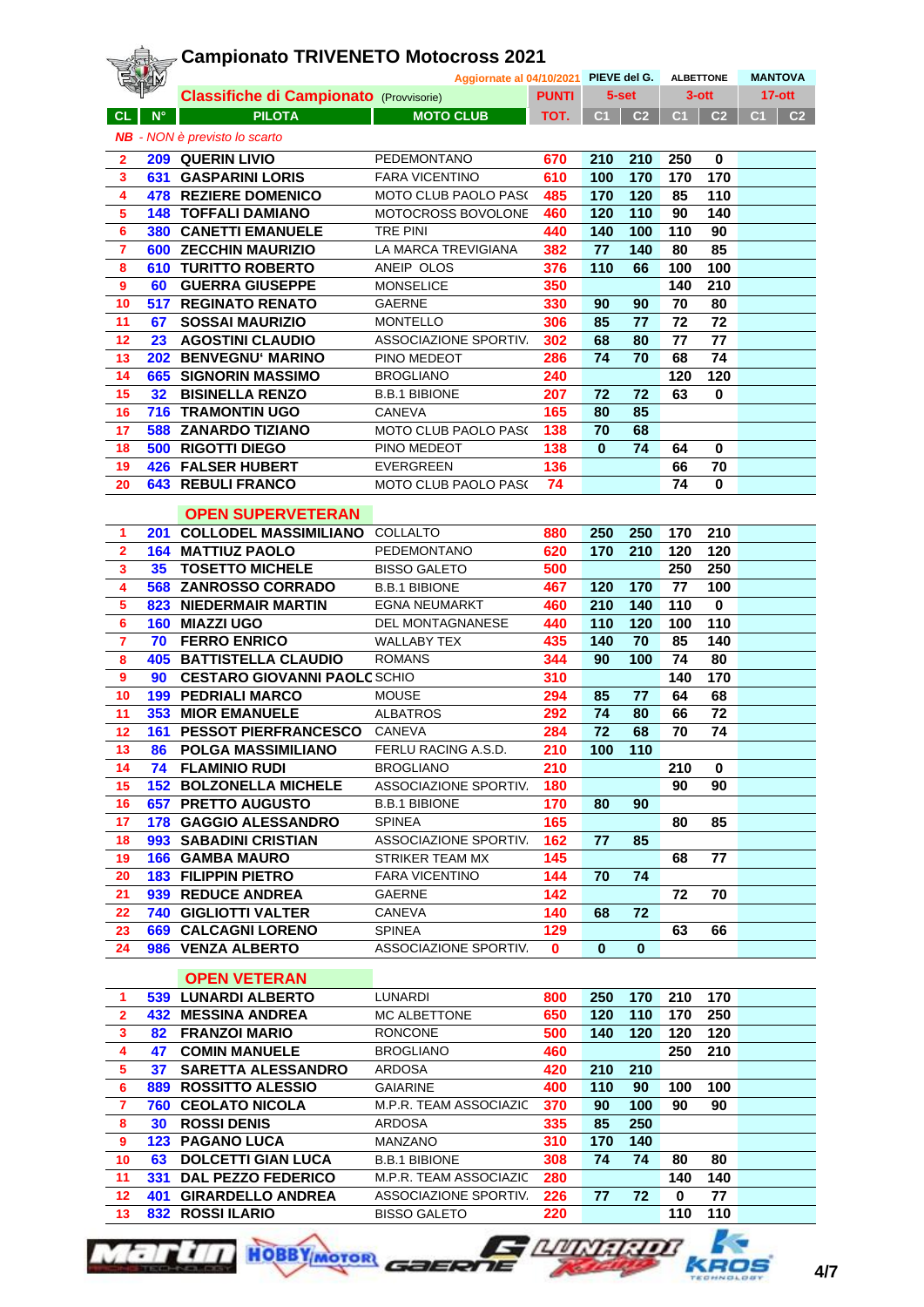|                         |                 | <b>Campionato TRIVENETO Motocross 2021</b>               |                                       |              |            |                |                  |                |                                  |
|-------------------------|-----------------|----------------------------------------------------------|---------------------------------------|--------------|------------|----------------|------------------|----------------|----------------------------------|
|                         |                 | <b>Classifiche di Campionato (Provvisorie)</b>           | Aggiornate al 04/10/2021 PIEVE del G. | <b>PUNTI</b> |            | 5-set          | <b>ALBETTONE</b> | $3$ -ott       | <b>MANTOVA</b><br>$17-ott$       |
| <b>CL</b>               | $N^{\circ}$     | <b>PILOTA</b>                                            | <b>MOTO CLUB</b>                      | TOT.         | C1         | C <sub>2</sub> | C <sub>1</sub>   | C <sub>2</sub> | C <sub>1</sub><br>C <sub>2</sub> |
|                         |                 | <b>NB</b> - NON è previsto lo scarto                     |                                       |              |            |                |                  |                |                                  |
|                         |                 |                                                          |                                       |              |            |                |                  |                |                                  |
| 14                      |                 | <b>651 SOLDAN FABIO</b>                                  | <b>ALBATROS</b><br>EL CIODO           | 180<br>170   | 100        | 80             | 85               | 85             |                                  |
| 15<br>16                |                 | <b>837 DESTRO CHRISTIAN</b><br><b>745 GIANESI ANDREA</b> | MANZANO                               | 157          | 80         | 77             |                  |                |                                  |
| 17                      |                 | <b>169 CUDINI EDY</b>                                    | CANEVA                                | 155          | 70         | 85             |                  |                |                                  |
| 18                      |                 | 310 NODARI ANDREA                                        | <b>ARDOSA</b>                         | 142          | 72         | 70             |                  |                |                                  |
|                         |                 |                                                          |                                       |              |            |                |                  |                |                                  |
|                         |                 | <b>GIRLS UNICA</b>                                       |                                       |              |            |                |                  |                |                                  |
| 1                       |                 | <b>415 ZANDERIGO SOFIA</b>                               | <b>ALA</b>                            | 750          | 250        | 250            | 0                | 250            |                                  |
| $\overline{2}$          |                 | 287 BOLZONELLA NICOLE                                    | ASSOCIAZIONE SPORTIV.                 | 460          |            |                | 250              | 210            |                                  |
| 3                       |                 | 235 FAGANEL EMILY                                        | CARSO                                 | 420          | 210        | 210            |                  |                |                                  |
| 4                       |                 | 582 ZANROSSO SOFIA                                       | ASSOCIAZIONE SPORTIV.                 | 340          | 170        | 170            |                  |                |                                  |
| 5<br>6                  |                 | 331 ODORICO VALENTINA<br><b>389 CANETTI ANDREA</b>       | <b>RISORGIVE</b><br><b>TRE PINI</b>   | 280<br>240   | 140<br>120 | 140<br>120     | $\bf{0}$         | 0              |                                  |
|                         |                 |                                                          |                                       |              |            |                |                  |                |                                  |
|                         |                 | <b>125 SENIOR</b>                                        |                                       |              |            |                |                  |                |                                  |
| 1                       |                 | <b>191 ROSS FRANCESCO</b>                                | <b>ROMANS</b>                         | 960          | 210        | 250            | 250              | 250            |                                  |
| $\mathbf{2}$            |                 | 700 ANTONIAZZI DAVIDE                                    | <b>GAERNE</b>                         | 597          | 77         | 100            | 210              | 210            |                                  |
| 3                       |                 | <b>642 PECORARI MATTEO</b>                               | <b>POLCENIGO</b>                      | 580          | 170        | 170            | 120              | 120            |                                  |
| 4                       |                 | <b>14 DAL POS GIOVANNI</b>                               | <b>WALLABY TEX</b>                    | 530          | 110        | 80             | 170              | 170            |                                  |
| 5                       |                 | <b>13 ARNOLDO IVAN</b>                                   | <b>EVERGREEN</b>                      | 460          | 250        | 210            |                  |                |                                  |
| 6<br>$\overline{7}$     |                 | 821 VALERIO ALBERTO<br>996 VALERIO NICOLA                | <b>BROGLIANO</b><br><b>BROGLIANO</b>  | 455<br>323   | 85<br>74   | 90<br>74       | 140<br>90        | 140<br>85      |                                  |
| 8                       |                 | 906 VITALIANI ALBERTO                                    | ASD NUOVO MOTO CLUB                   | 280          | 140        | 140            |                  |                |                                  |
| 9                       |                 | <b>676 CESCON MATTEO</b>                                 | <b>POLCENIGO</b>                      | 240          | 120        | 120            |                  |                |                                  |
| 10                      |                 | 337 BERNARDOTTO MATTIA                                   | <b>BROGLIANO</b>                      | 220          |            |                | 110              | 110            |                                  |
| 11                      |                 | <b>120 PERINI SIMONE</b>                                 | <b>MANZANO</b>                        | 210          | 100        | 110            |                  |                |                                  |
| 12                      |                 | 526 DANELUZZI EMANUELE                                   | <b>POLCENIGO</b>                      | 200          |            |                | 100              | 100            |                                  |
| 13                      |                 | <b>177 GRUENBACHER ELIAS</b>                             | MOTO AUTO CLUB BRIXE                  | 175          |            |                | 85               | 90             |                                  |
| 14                      |                 | 519 CARLANA ALESSANDRO                                   | MOTO CLUB RECOARO S                   | 175          | 90         | 85             |                  |                |                                  |
| 15                      |                 | 808 IORI GIACOMO                                         | <b>TENNO</b>                          | 157          | 80         | 77             |                  |                |                                  |
|                         |                 | <b>125 JUNIOR</b>                                        |                                       |              |            |                |                  |                |                                  |
| 1                       |                 | <b>41 SCHIOCHET ANTONIO</b>                              | <b>GAERNE</b>                         | 800          | 210        | 210            | 170              | 210            |                                  |
| 2                       |                 | <b>121 TRENTO ALEX</b>                                   | M.C. TEZZE                            | 760          | 250        | 250            | 120              | 140            |                                  |
| 3                       |                 | 513 PIVETTA FILIPPO                                      | MANZANO                               | 570          | 120        | 140            | 140              | 170            |                                  |
| $\overline{\mathbf{4}}$ |                 | 472 MENEGHELLO GIOVANNI                                  | <b>BROGLIANO</b>                      | 500          |            |                | 250              | 250            |                                  |
| $\overline{\mathbf{5}}$ |                 | 558 ZONTA PABLO                                          | M.P.R. TEAM ASSOCIAZIC                | 428          | 170        | 100            | 90               | 68             |                                  |
| 6                       |                 | 634 BORTOLAZZO JURI                                      | GAERNE                                | 405          | 110        | 120            | 85               | 90             |                                  |
| $\overline{7}$          | 6               | <b>MONTAGNA MATTIA</b>                                   | NO FEARS TEAM ASD                     | 400          | 80         | 110            | 110              | 100            |                                  |
| 8                       |                 | 969 TRENTIN JACOPO                                       | M.C. TEZZE                            | 350          | 85         | 85             | 100              | 80             |                                  |
| 9                       |                 | <b>19 DURANTE MANUEL</b>                                 | <b>CARSO</b>                          | 343          | 100        | 90             | 68               | 85             |                                  |
| 10<br>11                |                 | 831 DAL PEZZO MARCO<br>932 MURGUT TOMMASO                | M.P.R. TEAM ASSOCIAZIC<br>PINO MEDEOT | 330<br>310   | 140        | 170            | 210              | 120            |                                  |
| 12                      |                 | 442 GONZO ENEA                                           | NO FEARS TEAM ASD                     | 302          | 77         | 68             | 80               | 77             |                                  |
| 13                      |                 | 38 FINCO GIACOMO                                         | M.C. TEZZE                            | 300          | 72         | 77             | 77               | 74             |                                  |
| 14                      | 33 <sup>2</sup> | <b>NORIS ANDREA</b>                                      | <b>STORO</b>                          | 286          | 70         | 72             | 74               | 70             |                                  |
| 15 <sub>1</sub>         |                 | 334 BETTIN LIAM                                          | <b>B.B.1 BIBIONE</b>                  | 274          | 68         | 70             | 70               | 66             |                                  |
| 16                      |                 | 556 USONI LORENZO                                        | MANZANO                               | 258          | 64         | 64             | 66               | 64             |                                  |
| 17 <sub>1</sub>         |                 | <b>440 ALBASINI THOMAS</b>                               | <b>MOTO CLUB CLES VALLI I</b>         | 255          | 66         | 63             | 63               | 63             |                                  |
| 18                      |                 | 919 BARBATO MATTIA                                       | <b>CROSS&amp;ROAD RACING</b>          | 251          | 63         | 66             | 61               | 61             |                                  |
| 19                      |                 | <b>567 POLATO BRANDO</b>                                 | <b>WALLABY TEX</b>                    | 174          |            |                | 64               | 110            |                                  |
| 20                      |                 | <b>222 MANFREDI SIMONE</b>                               | ALA                                   | 164          | 90         | 74             |                  |                |                                  |
| 21                      |                 | <b>691 TARDIVO MICHELE</b>                               | MC ALBETTONE                          | 154          | 74         | 80             | 0                | $\mathbf 0$    |                                  |
| 22                      |                 | <b>218 MERCI GUGLIELMO</b>                               | MOTOCROSS BOVOLONE                    | 144          |            |                | 72               | 72             |                                  |
| 23                      |                 | <b>80 POLATO CECILIA</b>                                 | <b>WALLABY TEX</b>                    | 124          |            |                | 62               | 62             |                                  |
| 24                      |                 | <b>468 PAGNUTTI CRISTIAN</b>                             | <b>WAFNA</b>                          | 124          | 62         | 62             |                  |                |                                  |
| 25<br>26                |                 | 982 TENAN NICOLO'<br><b>61 LORENZON MATTEO</b>           | <b>WALLABY TEX</b><br><b>WAFNA</b>    | 122<br>119   | 61<br>60   | 61<br>59       |                  |                |                                  |
| 27                      |                 | 378 BURIGO FILIPPO                                       | CANEVA                                | 119          | 59         | 60             |                  |                |                                  |
| 28                      |                 | <b>309 PRAVISANI ELIAS ELVI</b>                          | <b>WAFNA</b>                          | 116          | 58         | 58             |                  |                |                                  |
|                         |                 |                                                          |                                       |              |            |                |                  |                |                                  |





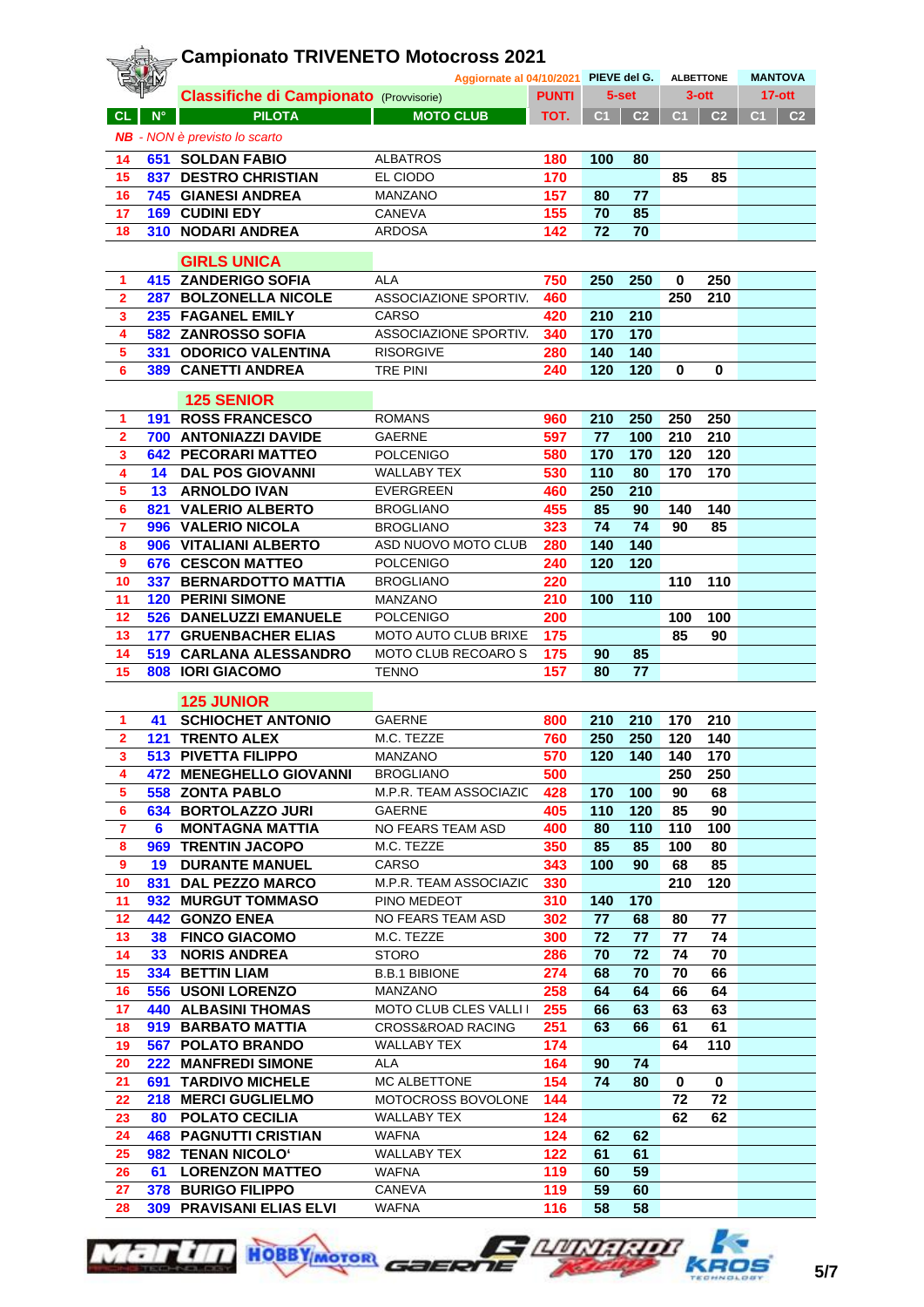|                              |                 | <b>Campionato TRIVENETO Motocross 2021</b>           |                                       |              |            |                |             |                  |                      |
|------------------------------|-----------------|------------------------------------------------------|---------------------------------------|--------------|------------|----------------|-------------|------------------|----------------------|
|                              |                 |                                                      | Aggiornate al 04/10/2021 PIEVE del G. |              |            |                |             | <b>ALBETTONE</b> | <b>MANTOVA</b>       |
|                              |                 | <b>Classifiche di Campionato (Provvisorie)</b>       |                                       | <b>PUNTI</b> |            | 5-set          |             | $3$ -ott         | $17-$ ott            |
| <b>CL</b>                    | $N^{\circ}$     | <b>PILOTA</b>                                        | <b>MOTO CLUB</b>                      | TOT.         | C1         | C <sub>2</sub> | C1          | C <sub>2</sub>   | C1<br>C <sub>2</sub> |
|                              |                 | <b>NB</b> - NON è previsto lo scarto                 |                                       |              |            |                |             |                  |                      |
|                              |                 |                                                      |                                       |              |            |                |             |                  |                      |
|                              |                 | <b>85 SENIOR</b>                                     |                                       |              |            |                |             |                  |                      |
| 1                            | 84              | <b>TOCCHIO MICHAEL</b>                               | <b>MXONE</b><br><b>ARDOSA</b>         | 920<br>760   | 250        | 250            | 210         | 210<br>170       |                      |
| $\overline{\mathbf{2}}$<br>3 | 25 <sub>2</sub> | <b>MARCHESIN PIETRO</b><br><b>531 MAINENTE BRIAN</b> | <b>BISSO GALETO</b>                   | 590          | 210<br>140 | 210<br>170     | 170<br>140  | 140              |                      |
| $\overline{\mathbf{4}}$      | 41              | <b>BELLEI FRANCESCO</b>                              | <b>ARCO</b>                           | 500          |            |                | 250         | 250              |                      |
| $\overline{\mathbf{5}}$      | $\mathbf{2}$    | POSENATO ALESSANDRO                                  | <b>BROGLIANO</b>                      | 480          | 110        | 140            | 120         | 110              |                      |
| $6\phantom{1}6$              |                 | 223 GATTO MASSIMO                                    | CHIMAX LONIGO                         | 390          | 100        | 120            | 85          | 85               |                      |
| $\overline{\mathbf{r}}$      | 917             | <b>MASIERO MARCO</b>                                 | WALLABY TEX                           | 355          | 90         | 85             | 90          | 90               |                      |
| 8                            | 99              | <b>SPANGARO SAMUELE</b>                              | PINO MEDEOT                           | 260          | 170        | 90             |             |                  |                      |
| 9                            | 19 <sup>°</sup> | <b>MICHIELETTO MATTIA</b>                            | <b>MOTORARI</b>                       | 230          | 120        | 110            |             |                  |                      |
| 10                           | 28              | <b>CONTE MICHAEL</b>                                 | <b>MXONE</b>                          | 220          |            |                | 100         | 120              |                      |
| 11                           | 77              | <b>DE BORTOLI MATTIA</b>                             | MC ALBETTONE                          | 210          |            |                | 110         | 100              |                      |
| 12                           |                 | <b>227 TASSOTTI MATTIA</b>                           | <b>ARDOSA</b>                         | 165          | 85         | 80             |             |                  |                      |
| 13                           |                 | 337 CAUZ RYAN                                        | <b>ALBATROS</b>                       | 157          | 80         | 77             |             |                  |                      |
| 14                           | 4               | <b>FANTINATO DAVIDE</b>                              | <b>MOTORARI</b>                       | 100          | $\bf{0}$   | 100            |             |                  |                      |
|                              |                 | <b>85 JUNIOR</b>                                     |                                       |              |            |                |             |                  |                      |
| 1                            |                 | 281 CRACCO DAVID                                     | <b>BROGLIANO</b>                      | 1000         | 250        | 250            | 250         | 250              |                      |
| $\overline{\mathbf{2}}$      |                 | <b>745 GAZZEA CHRISTIAN</b>                          | <b>GAERNE</b>                         | 670          | 170        | 210            | 80          | 210              |                      |
| $\mathbf{3}$                 |                 | <b>324 PICCOLI MICHELE</b>                           | <b>MOTO CLUB RECOARO S</b>            | 567          | 140        | 77             | 210         | 140              |                      |
| $\overline{\mathbf{4}}$      |                 | <b>132 FRUET MARCO</b>                               | <b>ARCO</b>                           | 520          | 120        | 140            | 140         | 120              |                      |
| 5                            |                 | <b>53 GIACOMELLI ANDREA</b>                          | <b>STORO</b>                          | 405          | 85         | 100            | 120         | 100              |                      |
| 6                            |                 | <b>40 CABASS DAVIDE</b>                              | CARSO                                 | 380          | 210        | 170            |             |                  |                      |
| $\overline{7}$               | 9               | <b>COSTARAOSS ANDREA</b>                             | <b>VOLANO</b>                         | 367          | 100        | 80             | 77          | 110              |                      |
| 8                            |                 | 931 PIGOZZO GIACOMO                                  | <b>GAERNE</b>                         | 340          |            |                | 170         | 170              |                      |
| 9                            |                 | 956 CANETTI NICOLO'                                  | <b>MOTORARI</b>                       | 280          | $\bf{0}$   | 85             | 110         | 85               |                      |
| 10                           |                 | 234 SIRCA RYAN                                       | PINO MEDEOT                           | 230          | 110        | 120            |             |                  |                      |
| 11                           | 6               | <b>SCREMIN ANGELO</b>                                | <b>MOTORARI</b>                       | 190          | 80         | 110            |             |                  |                      |
| 12                           |                 | 914 GALLINA ROBERTA                                  | <b>GAERNE</b>                         | 190          |            |                | 100         | 90               |                      |
| 13<br>14                     | 78              | <b>221 CARINI MATTIA</b><br><b>BREDA SIMONE</b>      | CARSO<br><b>RISORGIVE</b>             | 180<br>167   | 90         | 90             | 90          | 77               |                      |
| 15                           | 95              | <b>DE BORTOLI NICOLA</b>                             | MC ALBETTONE                          | 165          |            |                | 85          | 80               |                      |
| 16                           | 71              | <b>BALDESSARI AARON</b>                              | <b>ARCO</b>                           | 151          | 77         | 74             |             |                  |                      |
|                              |                 |                                                      |                                       |              |            |                |             |                  |                      |
|                              |                 | <b>65 CADETTI</b>                                    |                                       |              |            |                |             |                  |                      |
| $\mathbf{1}$                 | 321             | <b>MESSNER LUKAS</b>                                 | <b>MOTO AUTO CLUB BRIXE</b>           | 890          | 250        | 140            | 250         | 250              |                      |
| $\mathbf{2}$                 | 49              | <b>MILANI GIACOMO</b>                                | <b>GAERNE</b>                         | 840          | 170        | 250            | 210         | 210              |                      |
| $\mathbf{3}$                 | 13 <sup>7</sup> | <b>FULCO ELIA</b>                                    | ARCO                                  | 485          | 120        | 110            | 85          | 170              |                      |
| 4                            |                 | 225 DEI ROSSI GIOVANNI                               | <b>ARDOSA</b>                         | 440          | 100        | 100            | 120         | 120              |                      |
| 5                            |                 | <b>425 SUKLJAN TEO</b>                               | PINO MEDEOT                           | 420          | 210        | 210            |             |                  |                      |
| 6<br>$\mathbf{7}$            | 7               | <b>268 MAZZALI ANDREA</b><br><b>MADDALENA NICOLA</b> | LE GIARE<br>M.P.R. TEAM ASSOCIAZIC    | 352<br>340   | 77<br>80   | 85<br>70       | 100<br>90   | 90<br>100        |                      |
| 8                            |                 | 471 MANCUSO OLIVER                                   | THE RIDERS FACTORY                    | 310          | 140        | 170            |             |                  |                      |
| 9                            | 4               | <b>BASSANI LORENZO</b>                               | MOTO CLUB PAOLO PASO                  | 305          | 74         | 74             | 80          | 77               |                      |
| 10                           |                 | <b>246 ZEN TOMMASO</b>                               | ARDOSA                                | 280          | 90         | 80             | $\mathbf 0$ | 110              |                      |
| 11                           |                 | <b>100 VARLIERO GIACOMO</b>                          | <b>BISSO GALETO</b>                   | 250          |            |                | 170         | 80               |                      |
| 12                           | $\mathbf{1}$    | <b>TOPPANO DAVIDE</b>                                | <b>MANZANO</b>                        | 250          |            |                | 110         | 140              |                      |
| 13                           |                 | <b>656 ROMOR MICHELE</b>                             | CANEVA                                | 230          | 110        | 120            |             |                  |                      |
| 14                           |                 | 22 MANEA DIEGO                                       | <b>SCHIO</b>                          | 225          |            |                | 140         | 85               |                      |
| 15                           |                 | 210 MARELLO TOMMY                                    | <b>WAFNA</b>                          | 175          | 85         | 90             |             |                  |                      |
| 16                           |                 | <b>44 CUTRONEO EMANUELE</b>                          | <b>ALBATROS</b>                       | 147          | 70         | 77             |             |                  |                      |
| 17                           |                 | <b>118 CASTALDO SAMUEL</b>                           | <b>WAFNA</b>                          | 144          | 72         | 72             |             |                  |                      |
|                              |                 |                                                      |                                       |              |            |                |             |                  |                      |
|                              |                 | <b>65 DEBUTTANTI</b><br>63 VIZINTIN SVIT             | PINO MEDEOT                           | 1000         | 250        | 250            | 250         | 250              |                      |
| 1<br>$\mathbf{2}$            |                 | <b>43 FRAPPA RAFFAELE</b>                            | <b>RISORGIVE</b>                      | 710          | 120        | 210            | 170         | 210              |                      |
| $\mathbf{3}$                 |                 | <b>12 ANDRIOLLO GIOELE</b>                           | ARCO                                  | 620          | 210        | 170            | 120         | 120              |                      |
|                              |                 |                                                      |                                       |              |            |                |             |                  |                      |

 **8 GALLINARO GABRIELE** GAERNE **590 170 140 140 140 46 GUARNATI SIMONE** ARCO **440 110 110 110 110**